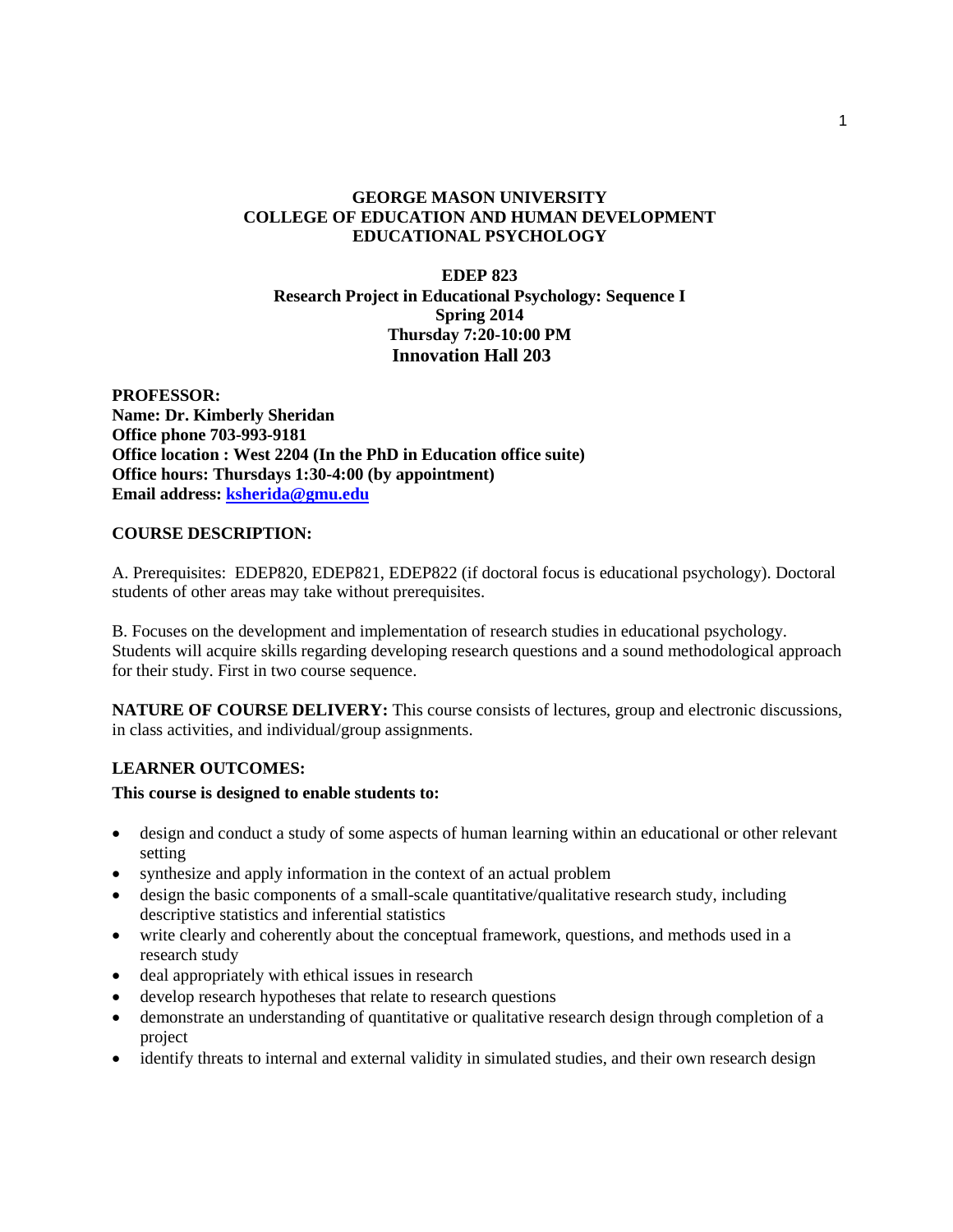• develop and reinforce their critical thinking, oral, and writing skills

# **PROFESSIONAL STANDARDS:**

The program goals are consistent with the following Learner-Centered Psychological Principles outlined by the American Psychological Association Presidential Task Force in Education (APA, Division 15).

- Principle 1: The Nature of Learning Process
- Principle 2: Goals of the Learning Process
- Principle 3: Construction of Knowledge
- Principle 4: Strategic Thinking
- Principle 5: Thinking about Thinking
- Principle 6: Context of Learning
- Principle 7: Motivational and Emotional Influences on Learning
- Principle 8: Intrinsic Motivation to Learn
- Principle 9: Effects of Motivation on Effort
- Principle 11: Social Influences on Learning
- Principle 13: Learning and Diversity

For more information please see:

American Psychological Association (1997). Learner-Centered Psychological Principles*:* 

*Guidelines for the Teaching of Educational Psychology in Teacher Education Programs*. Retrieved October 14, 2002 from [http://www.apa.org](http://www.apa.org/)

# **REQUIRED TEXTS:**

Creswell, J. W. (2012). Educational research: Planning, conducting, and evaluating quantitative and qualitative research. Pearson Education Inc: Upper Saddle River, NJ.  $4<sup>th</sup>$  Edition. \*NOTE: Earlier editions are fine if you have purchased them for other classes.

Other required readings will be available on Blackboard or through GMU's electronic journal or book database.

# **RECOMMENDED TEXTS:**

American Psychological Association. (2009). *Publication manual of the American* 

*Psychological Association* (6<sup>th</sup> ed). Washington, DC: Author.

# **COURSE REQUIREMENTS, PERFORMANCE-BASED ASSESSMENT, AND EVALUATION CRITERIA:**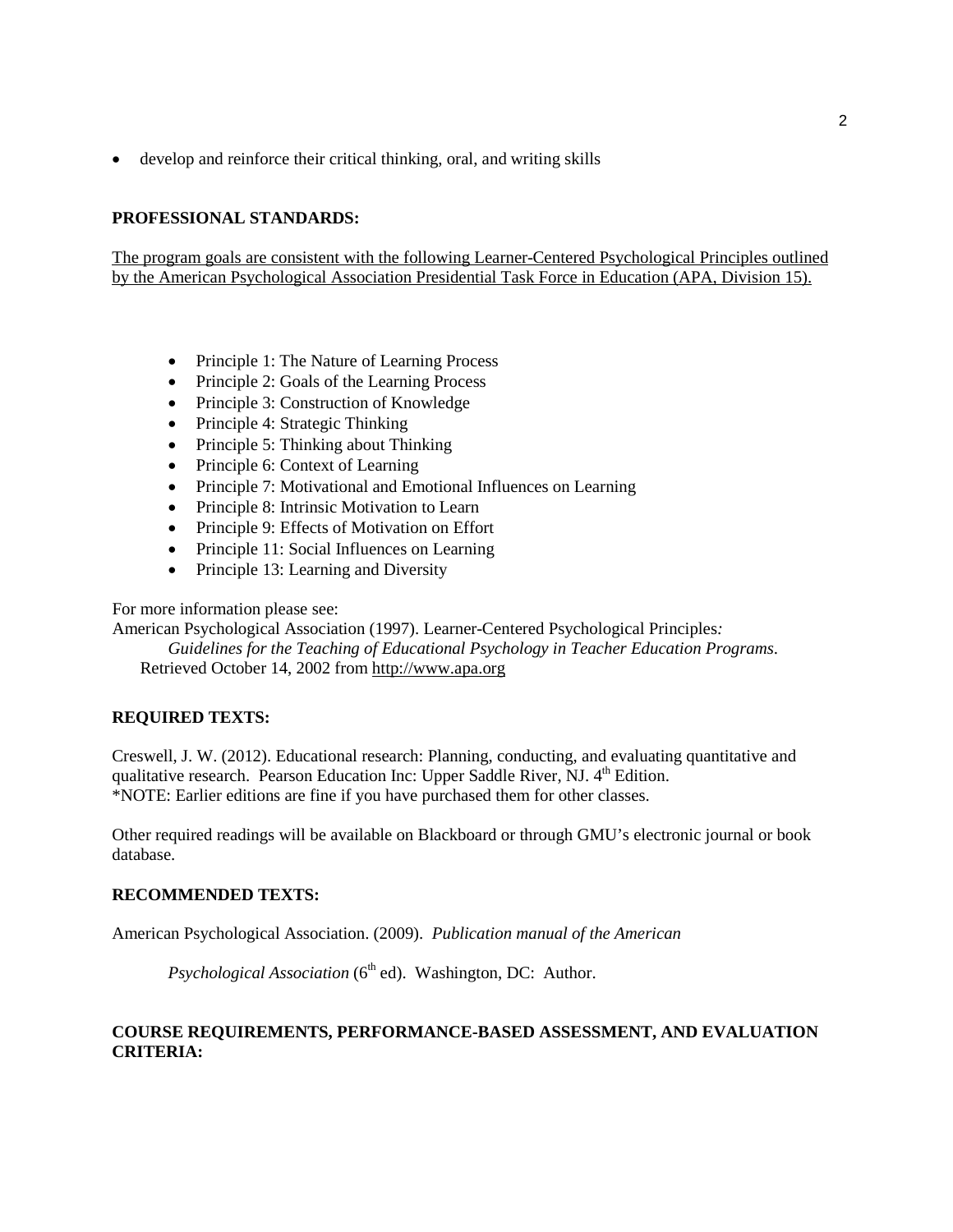### **A. Course Requirements**

It is expected that each of you will:

- 1. Read all assigned materials for the course
- 2. Critique, present/discuss assigned readings in class \*
- 3. Participate in classroom activities that reflect critical reading of materials
- 4. Write a research proposal and present in a poster session \*
- 5. Attend each class session

## **B. Performance-based assessments**

Research Proposal, Please see rubric **C. Course Evaluation**

> **1. Research Project -Sequence I:** Students will write a research proposal that focuses in a specific content area of interest. The paper should include the following sections: (1) Statement of the Problem; (2) Purpose of the Study; (3) Significance of the Study; (4) Review of Literature; (5) Questions and/or Hypotheses; (6) Design: Methods and Procedures; (7) Sample; (8) Measures; and (9) Data Collection. The research proposal will be submitted as a final term paper, and it will be presented in some final professional conference format at the end of the semester (e.g., poster, roundtable discussion, paper presentation) at the end of the semester following APA presentation guidelines. Research papers must adhere to the APA Publication Manual Guidelines.

> **2. Class participation and attendance policy:** Because of the importance of lecture and discussion to your total learning experience, I wish to encourage you to both attend and participate in class regularly. Attendance, punctuality, preparation, and active contribution to small and large group efforts are essential. These elements of your behavior will reflect the professional attitude implied in the course goals and will account for 10% of your course grade. With reference to the grading scale described later in this syllabus, you will note that this percentage is equivalent to a full letter grade. Students who must miss a class must notify the instructor (preferably in advance) and are responsible for completing all assignments and readings for the next class. Late assignments will not be accepted unless a serious emergency arises and the instructor is notified promptly.

# **D. Grading Policy**

| Research Proposal/Presentation: Sequence I |                      |        |                        |              | 90 pts                 |  |  |
|--------------------------------------------|----------------------|--------|------------------------|--------------|------------------------|--|--|
| <b>Class Participation and Attendance</b>  |                      |        |                        |              | $10$ pts               |  |  |
| <b>TOTAL</b>                               |                      |        |                        | $100$ pts    |                        |  |  |
| $A+$<br>$B+$                               | 98-100%<br>88 89.49% | A<br>B | 93 97.49%<br>83-87.49% | $A-$<br>$B-$ | 90-92.49%<br>80-82.49% |  |  |
| C                                          | 70 79.49%            | F      | below 70%              |              |                        |  |  |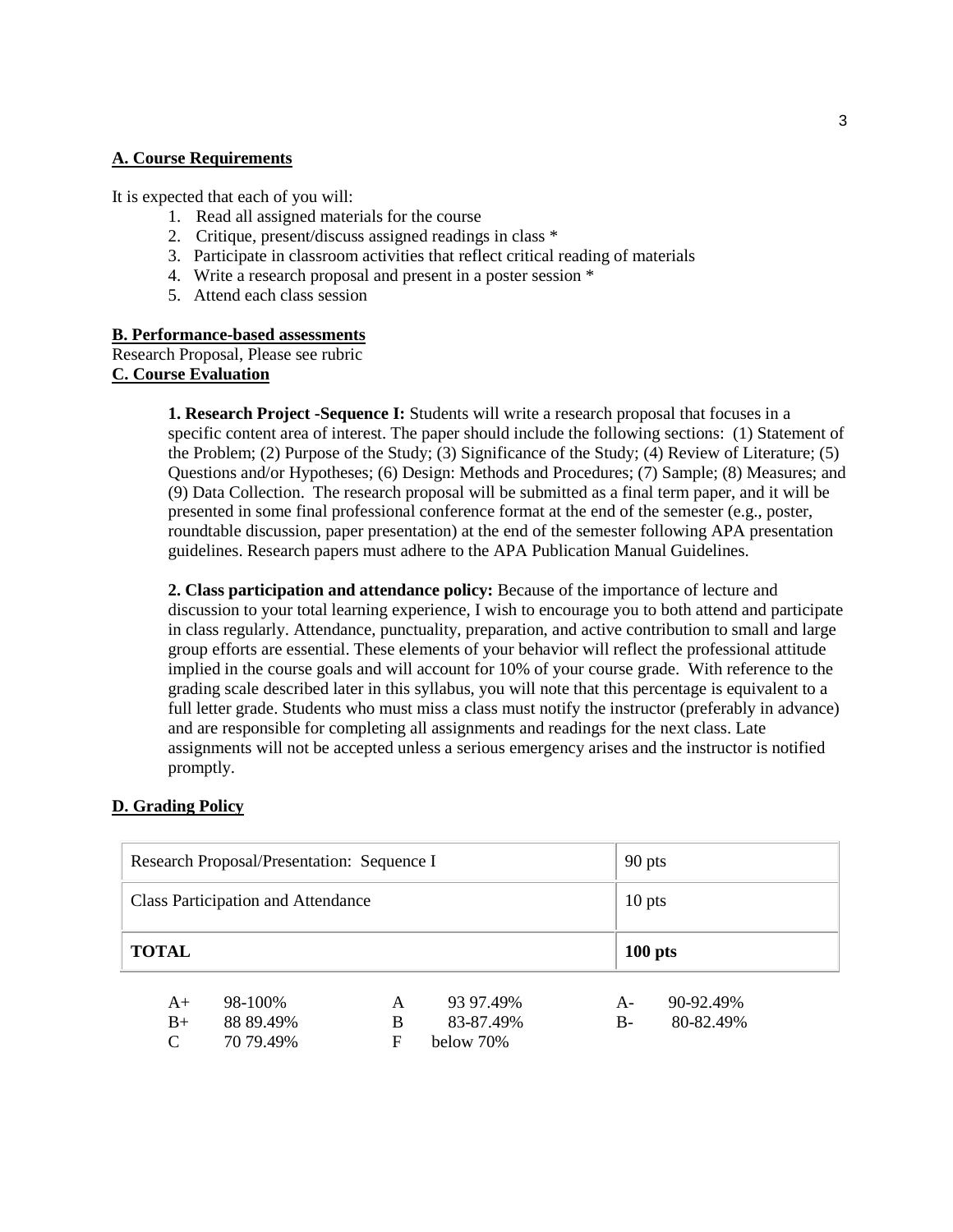# **GMU POLICIES AND RESOURCES FOR STUDENTS**

- a. Students must adhere to the guidelines of the George Mason University Honor Code [See [http://oai.gmu.edu/honor-code/\]](http://oai.gmu.edu/honor-code).
- b. Students must follow the university policy for Responsible Use of Computing [See [http://universitypolicy.gmu.edu/policies/responsible-use-of-computing/](http://universitypolicy.gmu.edu/1301gen.html)
- c. Students are responsible for the content of university communications sent to their George Mason University email account and are required to activate their account and check It regularly. All communication from the university, college, school, and program will be sent to students solely through their Mason email account.
- d. The George Mason University Counseling and Psychological Services (CAPS) staff consists of professional counseling and clinical psychologists, social workers, and counselors who offer a wide range of services (e.g., individual and group counseling, workshops and outreach programs) to enhance students' personal experience and academic performance [See [http://caps.gmu.edu/\]](http://caps.gmu.edu/).
- e. Students with disabilities who seek accommodations in a course must be registered with the George Mason University Office of Disability Services (ODS) and inform their instructor, in writing, at the beginning of the semester [See [http://ods.gmu.edu/\]](http://ods.gmu.edu/).
- f. Students must follow the university policy stating that all sound emitting devices shall be turned off during class unless otherwise authorized by the instructor.
- g. The George Mason University Writing Center staff provides a variety of resources and services (e.g., tutoring, workshops, writing guides, handbooks) intended to support students as they work to construct and share knowledge through writing [See [http://writingcenter.gmu.edu/\]](http://writingcenter.gmu.edu/).

 $\Box$  Professional Dispositions

Students are expected to exhibit professional behaviors and dispositions at all times.

 $\Box$  Core Values Commitment

The College of Education & Human Development is committed to collaboration, ethical leadership, innovation, research-based practice, and social justice. Students are expected to adhere to these principles.<http://cehd.gmu.edu/values/>

For additional information on the College of Education and Human Development, Graduate School of Education, please visit our website [See [http://gse.gmu.edu/\]](http://gse.gmu.edu/)

# **TENTATIVE CLASS SCHEDULE (Check Bb regularly for updates)**

# **Sequence I**

| <b>DATE</b> |       | TOPIC/ READING/ASSIGNMENTS<br><b>DUE</b>                                                                                    | SUPPLEMENTAL READING                                                                 |
|-------------|-------|-----------------------------------------------------------------------------------------------------------------------------|--------------------------------------------------------------------------------------|
| Jan 23      | WK. 1 | Review syllabus<br>Introduction and Overview<br>Creswell (2012) Part 1: Introduction to<br>Educational Research (Chapter 1) | American Psychological Association (2009),<br>Locke et. al. (1999), Wilkinson (1991) |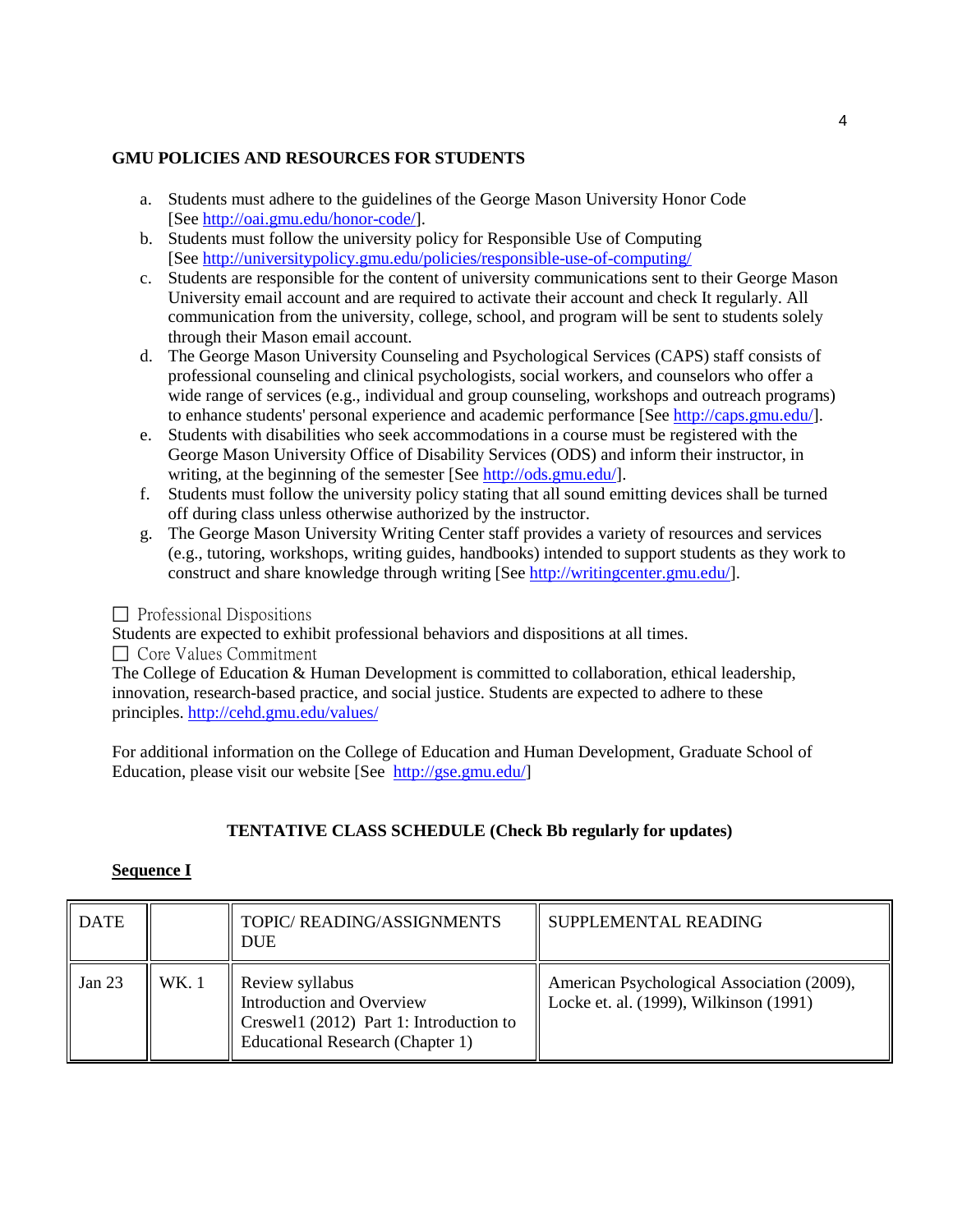| <b>Jan 30</b> | WK. 2       | Framing the Research Problem<br>Creswell (2012) Part 1: Introduction to<br>Educational Research (Chapter 1),<br>Chapter 2, Identifying a Research<br>Problem                                                                                                                                       | Wiersma (2009), Odom et al. (2005),                                                     |
|---------------|-------------|----------------------------------------------------------------------------------------------------------------------------------------------------------------------------------------------------------------------------------------------------------------------------------------------------|-----------------------------------------------------------------------------------------|
| Feb 6         | WK. 3       | Conducting a Literature Review<br>Creswell(2012) Chapter 3, Reviewing the<br>Literature; Chapter 4 Specifying a<br>purpose and Research Questions or<br>Hypotheses<br>Maxwell (2006) on Bb<br>Suri & Clarke (2009)                                                                                 | Locke et al. (1999), Fitzgerald (2005),                                                 |
| Feb 13        | WK. 4       | Reviewing and Summarizing Empirical<br><b>Research Articles</b><br>Review Creswell (2012) Chapter 3<br>Review Suri & Clarke (2009)<br>Bring in draft of your literature review<br>section of your proposal to workshop                                                                             | Walberg, (1986), Girden, (2001),                                                        |
| Feb 20        | WK. 5       | Developing a Conceptual Framework<br>*Identify potential important<br>constructs/concepts in your study and<br>literature sources you are using for<br>potential definitions/approaches.<br>Consider drafting an initial concept map<br>of how these elements inter-relate<br>Maxwell (2012) on Bb | Fueyo (1997), Slavin (2003), Wahlberg (1986)<br>Charman (2000), Cronbach & Meehl (1995) |
| Feb 27        | <b>WK.6</b> | Research<br>Questions/Hypotheses/Formulations<br>Creswell (2012) Focus on Chapter 4, and<br>then skim chapters 5-9 for understanding<br>questions in context of the study.                                                                                                                         | Kerlinger (1979), Krathwohl (1988)                                                      |
| March 6       | WK. 7       | Research Design: Quantitative<br>Approaches<br>Creswell (2012) Review Chapters 5<br><b>Collecting Quantitative Data</b><br>Chapter 6, Analyzing and Interpreting<br>Quantitative data<br>Chapters 10-12<br>(Experimental, Correlational, and Survey                                                | Barlow (1984), Green et. A. (1989),<br>Levin, O'Donnell, & Kratochwill, (2003).         |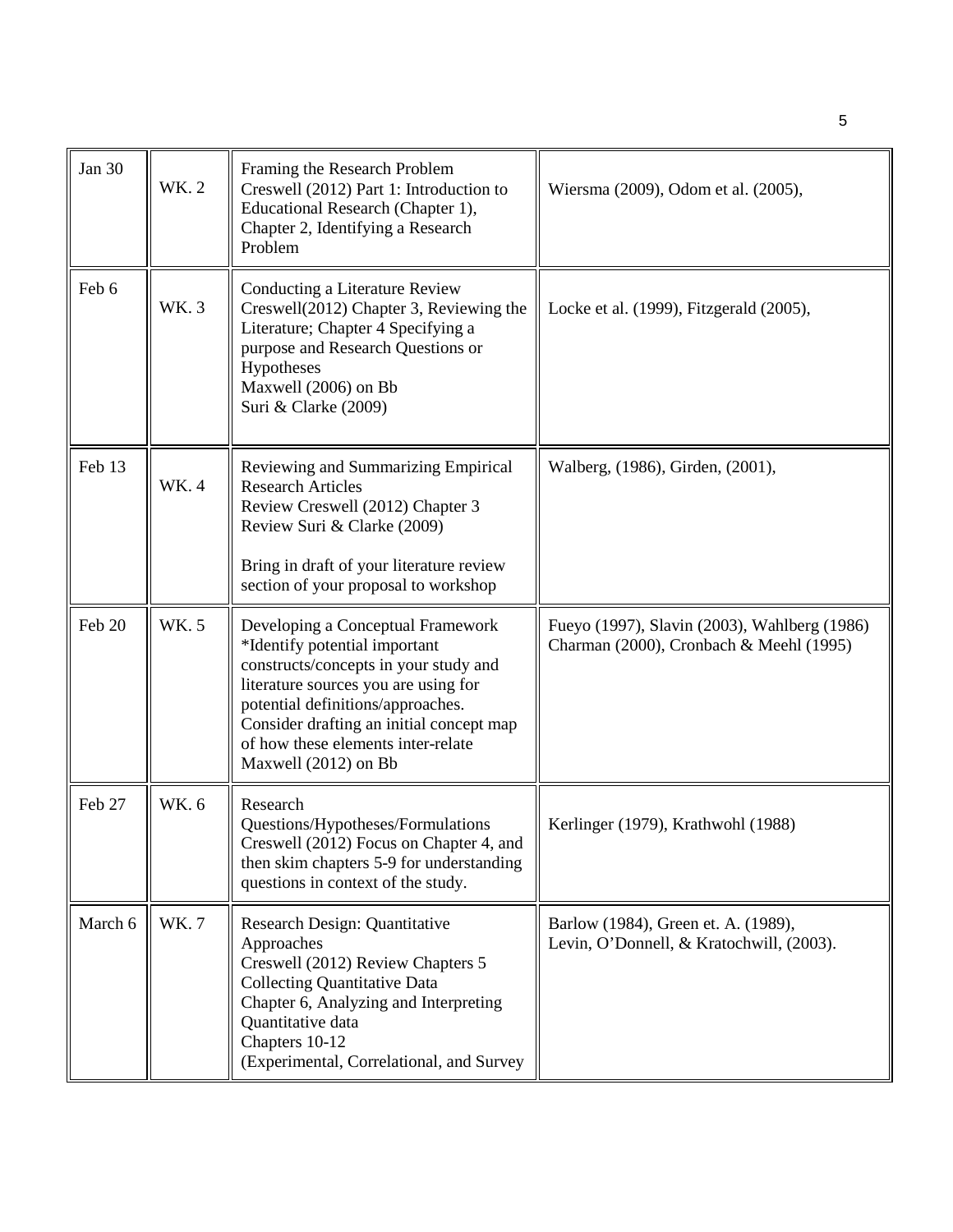|             |             | designs).                                                                                                                                                                                                                                                                                                                                                                                                               |                                                                                                                                           |
|-------------|-------------|-------------------------------------------------------------------------------------------------------------------------------------------------------------------------------------------------------------------------------------------------------------------------------------------------------------------------------------------------------------------------------------------------------------------------|-------------------------------------------------------------------------------------------------------------------------------------------|
| March<br>13 | WK8         | <b>SPRING BREAK</b>                                                                                                                                                                                                                                                                                                                                                                                                     |                                                                                                                                           |
| March<br>20 | WK.9        | Design of Study: Qualitative and Mixed<br><b>Method Approaches</b><br>Creswell (2012) Review Chapters 7, 8<br>Read chapters 13-17<br>(Grouded theory, ethnographic, narrative,<br>mixed methods, action research)                                                                                                                                                                                                       | Maxwell (2012), Bogdan & Biklen (2007)<br>Designed based research collective (2003)<br>Barab & Squire (2004); Denzin & Lincoln<br>(2011). |
| March<br>27 | <b>WK10</b> | No Class, Dr. Sheridan out of town at<br>conference<br>Individual scheduled appointments for<br>workshop as needed.                                                                                                                                                                                                                                                                                                     |                                                                                                                                           |
| April 3     | <b>WK11</b> | No Class, Dr. Sheridan out of town at<br>another conference. Individual<br>scheduled appointments for workshop as<br>needed.                                                                                                                                                                                                                                                                                            | Upload draft of your proposal so far to Bb                                                                                                |
| April 10    | <b>WK12</b> | Selecting a Sample<br>Creswell (2012) Review Chapters 5, 7<br>Plus find articles in your content area<br>and/or methodological approach and take<br>notes about their sampling strategies-<br>what they did and why they did it.<br>Upload a draft of your sample selection<br>strategy to Bb journal and annotations<br>from articles.                                                                                 | Dewaele (2005), Kerlinger, (1979)                                                                                                         |
| April 17    | WK. 13      | <b>Selecting Measures</b><br>Creswell (2012) Review Chapters 5,6,<br>10, 11, 12 for relevant information on<br>measures in various quantitative design.<br>Go to GMU's library database for:<br>Mental Measures Yearbook, Health and<br>Psychosocial Instruments, database<br>(search for instruments relevant to your<br>topic, and then do lit search for<br>reviews/uses—estimate effect size for<br>power analysis) | Cronbach & Meehl (1995) Messick (1989),<br>Jaeger, (1997)                                                                                 |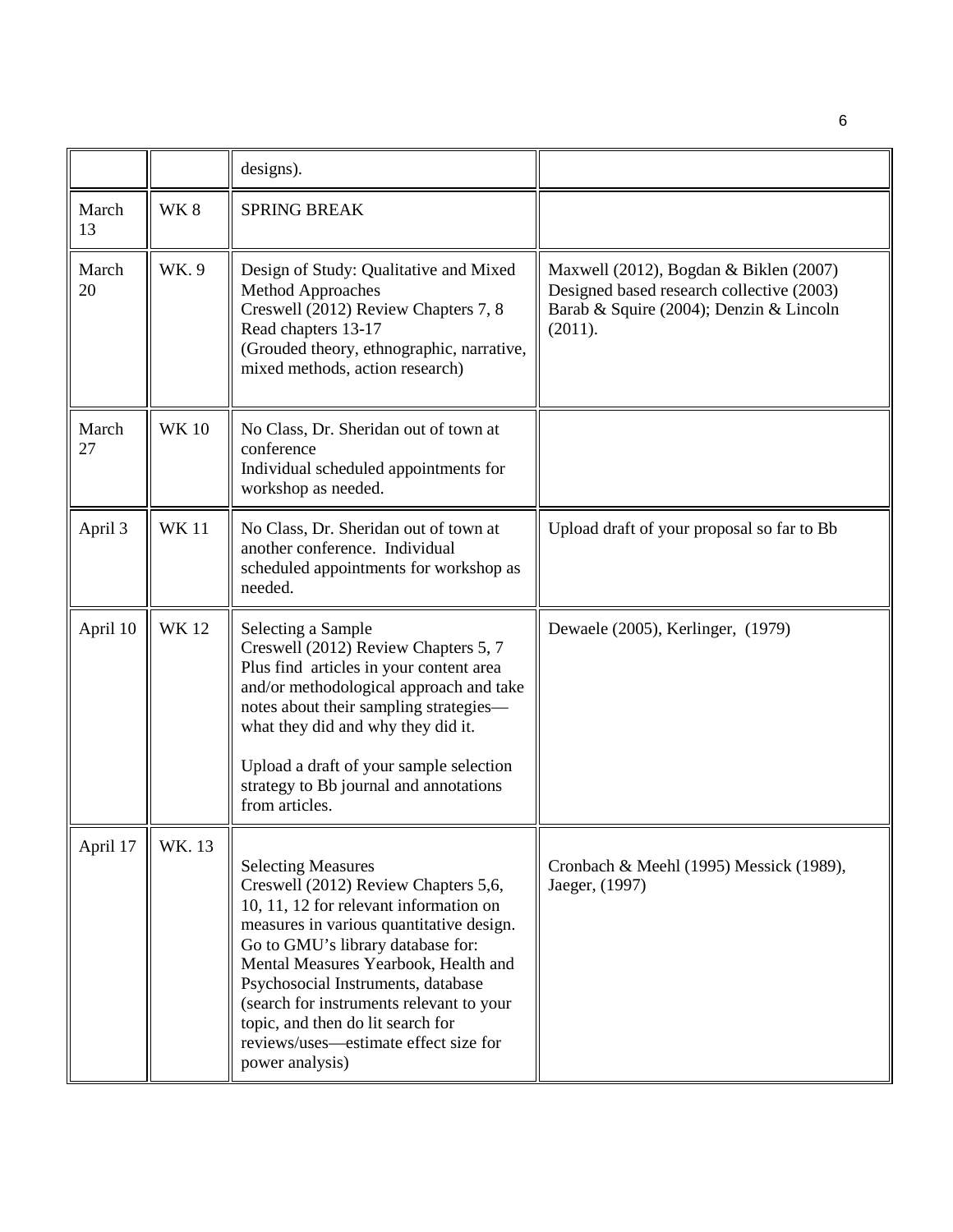| April 24 | <b>WK14</b> | Data Collection<br>Creswell (2012) Chapter 5,7<br>Procedures and processes<br>Upload draft of your methods section                                                                                                                                                                                                                                                           | Fontana & Frey, (1998)<br>Dewaele, (2005) |
|----------|-------------|------------------------------------------------------------------------------------------------------------------------------------------------------------------------------------------------------------------------------------------------------------------------------------------------------------------------------------------------------------------------------|-------------------------------------------|
| May 1    | WK. 15      | Introduction to Human Subjects Review:<br>Writing an IRB proposal<br>Creswell (2012) Review relevant sections<br>of Ch <sub>1</sub><br>Complete Citi training or provide<br>documentation of prior citi-training<br>Human Subjects Website at GMU,<br>Download IRB submission form and<br>draft your submission<br>Proposed Analysis of Results<br>Creswell (2012) Ch 6, 8,9 | Heiman, (2000), Cohen, (1994)             |
| May 8    | WK. 16      | Presentations                                                                                                                                                                                                                                                                                                                                                                |                                           |

# RUBRIC FOR RESEARCH PROPOSAL SEQUENCE 1

|                                                                        |                                                                                                                                                                                                                                                                                                                 | <b>LEVEL OF</b><br><b>PERFORMANCE</b>                                                                                                                                    |                                                                                                                                  |                                                                                                 |       |
|------------------------------------------------------------------------|-----------------------------------------------------------------------------------------------------------------------------------------------------------------------------------------------------------------------------------------------------------------------------------------------------------------|--------------------------------------------------------------------------------------------------------------------------------------------------------------------------|----------------------------------------------------------------------------------------------------------------------------------|-------------------------------------------------------------------------------------------------|-------|
| Criteria                                                               | Distinguished                                                                                                                                                                                                                                                                                                   | Proficient                                                                                                                                                               | <b>Basic</b>                                                                                                                     | $Un-$<br>satisfactory                                                                           | Score |
| Purpose $&$<br>Significance<br>of the Study<br>Review of<br>Literature | The student described<br>in detail the purpose<br>and significance of<br>study. The student<br>provided a complete<br>high quality literature<br>review which cites<br>relevant references,<br>cites current as well<br>as earlier research and<br>deals with relevant<br>theories or theoretical<br>frameworks | The student<br>described in detail<br>the purpose and<br>significance of<br>study. The student<br>provided a quality<br>literature review<br>citing relevant<br>research | The student<br>described in<br>detail the<br>purpose of the<br>study. The<br>student<br>provided a<br>basic literature<br>review | The student<br>was unable to<br>provide<br>purpose of<br>the study or a<br>literature<br>review |       |
| Quantitative<br>Proposals:<br>Hypothesis                               | The student clearly<br>stated a significant<br>and testable<br>hypothesis. The<br>hypothesis is                                                                                                                                                                                                                 | The student stated a<br>significant and<br>testable hypothesis.                                                                                                          | The student<br>stated a testable<br>hypothesis.                                                                                  | The student<br>was unable to<br>state a<br>hypothesis.                                          |       |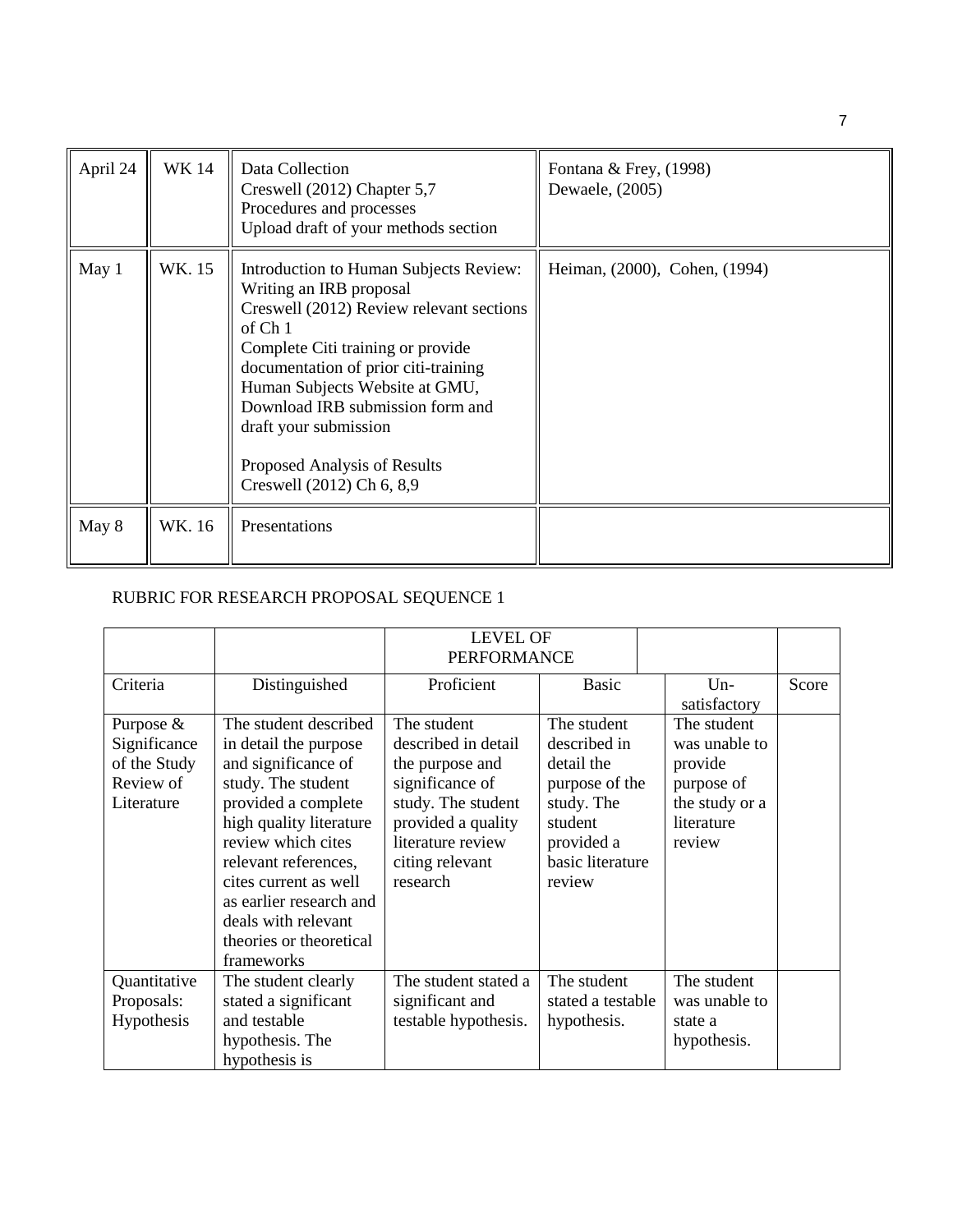|                                                                | important enough to<br>be researched in terms<br>of its significance<br>concerning what is<br>already known about<br>the areas of research<br>and/or an existing<br>theory or theoretical<br>framework                                                                         |                                                                                                                                                                                                                                     |                                                                                                                                                |                                                                                                                       |  |
|----------------------------------------------------------------|--------------------------------------------------------------------------------------------------------------------------------------------------------------------------------------------------------------------------------------------------------------------------------|-------------------------------------------------------------------------------------------------------------------------------------------------------------------------------------------------------------------------------------|------------------------------------------------------------------------------------------------------------------------------------------------|-----------------------------------------------------------------------------------------------------------------------|--|
| Qualitative<br>research<br>proposals:<br>Research<br>Questions | The student provided<br>a research question<br>well-aligned with the<br>other dimensions of<br>the research design, a<br>sufficient rationale for<br>choosing a particular<br>question, and<br>described a process<br>that allows for<br>evolution of the<br>research question | The student<br>provided a research<br>question well-<br>aligned with other<br>dimensions of the<br>research design.                                                                                                                 | The student<br>provided a<br>research<br>question<br>somewhat<br>aligned to the<br>other<br>dimensions of<br>the research<br>design.           | The student<br>failed to<br>provide a<br>research<br>question.                                                        |  |
| Methods:<br>Quantitative                                       | The student provided<br>a feasible design<br>which maximizes the<br>reliability and validity<br>of the measures of<br>her/his variables. The<br>design of the included<br>design, procedures,<br>sample measures                                                               | The student<br>provided a feasible<br>design which<br>addresses the<br>reliability and<br>validity of the<br>measures of her/his<br>variables. The<br>design of the study<br>will include design,<br>procedures, sample<br>measures | The student<br>provided a<br>design which<br>includes<br>design,<br>procedures,<br>sample<br>measures.                                         | The student<br>was unable to<br>provide a<br>design for the<br>study                                                  |  |
| Methods:<br>Qualitative                                        | The student provided<br>clear and justifiable<br>rationale for the<br>selection of a study<br>site/sample, an outline<br>of data collection<br>procedures that are<br>flexible and iterative,<br>and an account of<br>how the process of<br>analysis will be<br>approached.    | The student<br>provided sufficient<br>rationale for the<br>selection of the<br>study site/sample,<br>outlined data<br>collection<br>procedures and<br>gave an account of<br>how the process of<br>analysis will be<br>approached.   | The student<br>provided some<br>rationale for<br>sample<br>selection, data<br>collection and<br>some outline of<br>procedures and<br>analysis. | The student<br>failed to<br>provide a<br>rationale for<br>sample<br>selection,<br>data<br>collection<br>and analysis. |  |
| Data<br>Collection                                             | The student used<br>appropriate statistical                                                                                                                                                                                                                                    | The student used<br>appropriate                                                                                                                                                                                                     | The student<br>used                                                                                                                            | The student<br>was unable to                                                                                          |  |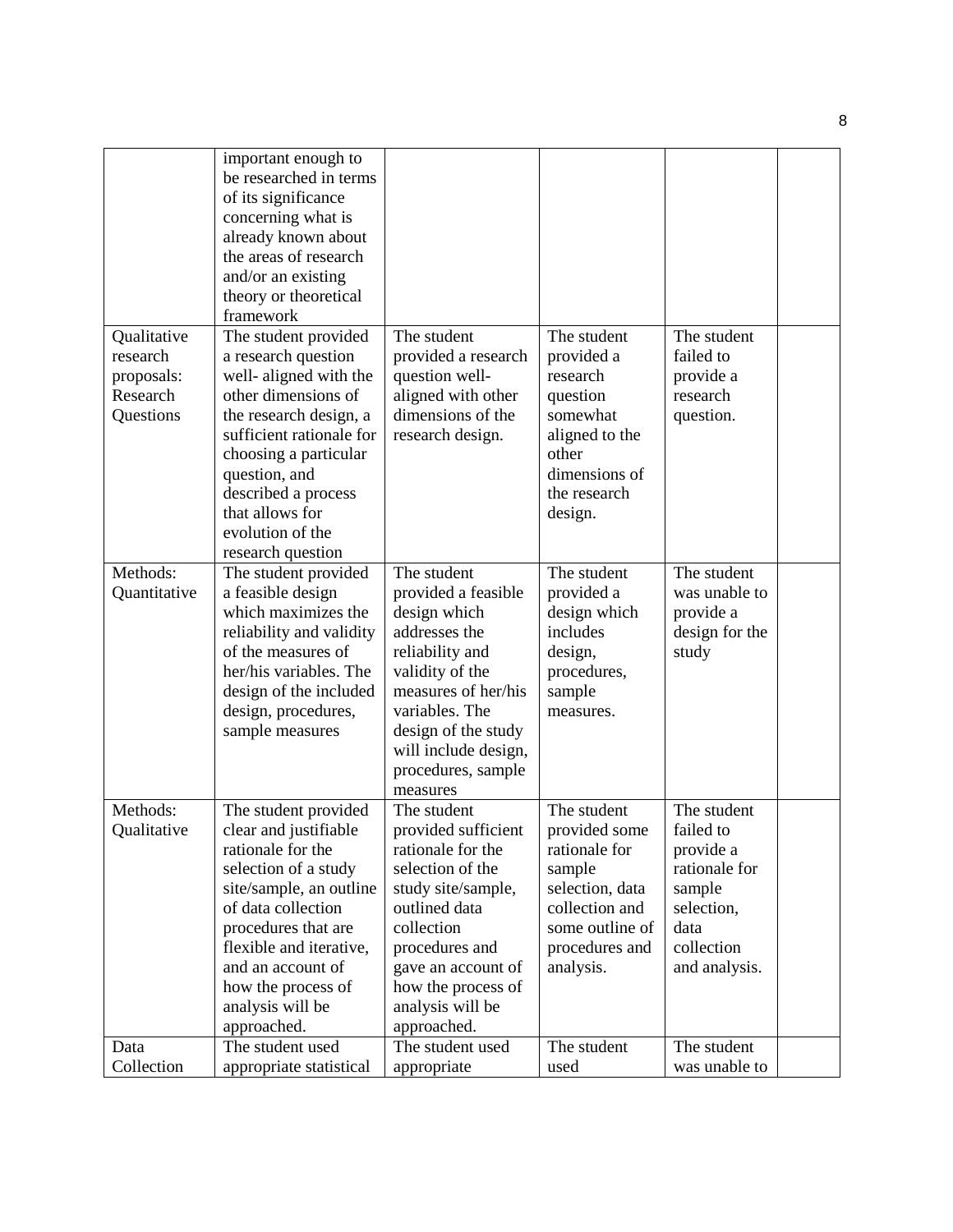| and Results           | techniques,<br>descriptive,<br>inferential to analyze<br>the data (quantitative<br>research). OR the<br>student used<br>appropriate coding<br>and interpretive<br>procedures<br>(qualitative research). | statistical<br>techniques or<br>qualitative analysis<br>techniques.                                                                         | appropriate<br>statistical<br>techniques or<br>qualitative<br>analysis<br>techniques.                                                                                                    | use<br>appropriate<br>statistical<br>techniques or<br>qualitative<br>analysis<br>techniques. |  |
|-----------------------|---------------------------------------------------------------------------------------------------------------------------------------------------------------------------------------------------------|---------------------------------------------------------------------------------------------------------------------------------------------|------------------------------------------------------------------------------------------------------------------------------------------------------------------------------------------|----------------------------------------------------------------------------------------------|--|
| Discussion<br>Section | The student provided<br>a thorough discussion<br>which includes a<br>discussion of the<br>results, limitation and<br>future research                                                                    | The student<br>provided discussion<br>which includes a<br>discussion of the<br>results, limitation<br>and future research                   | The student<br>provided a<br>basic<br>discussion of<br>the results                                                                                                                       | The student<br>was unable to<br>provide a<br>thorough or<br>discussion                       |  |
| Mechanics of<br>Paper | The student provided<br>a well written<br>research papers which<br>adhered to the APA<br><b>Publication Manual</b><br>Guidelines.                                                                       | The student<br>provided an<br>average written<br>research papers<br>which adhered to<br>the APA<br><b>Publication Manual</b><br>Guidelines. | The student<br>provided a<br>research paper<br>which missed<br>several vital<br>elements of a<br>research paper<br>outlined in the<br><b>APA</b><br>Publication<br>Manual<br>Guidelines. | The student<br>was unable to<br>provide a<br>final draft of<br>the research<br>paper         |  |
| Poster<br>Session     | The student provided<br>an excellent poster<br>presentation that<br>adhered to the APA<br><b>Publication Manual</b><br>Guidelines.                                                                      | The student<br>provided a poster<br>presentation that<br>adhered to the APA<br><b>Publication Manual</b><br>Guidelines.                     | The student<br>provided a<br>poster<br>presentation<br>that was<br>missing several<br>key elements                                                                                       | The student<br>was unable to<br>construct a<br>poster<br>presentation                        |  |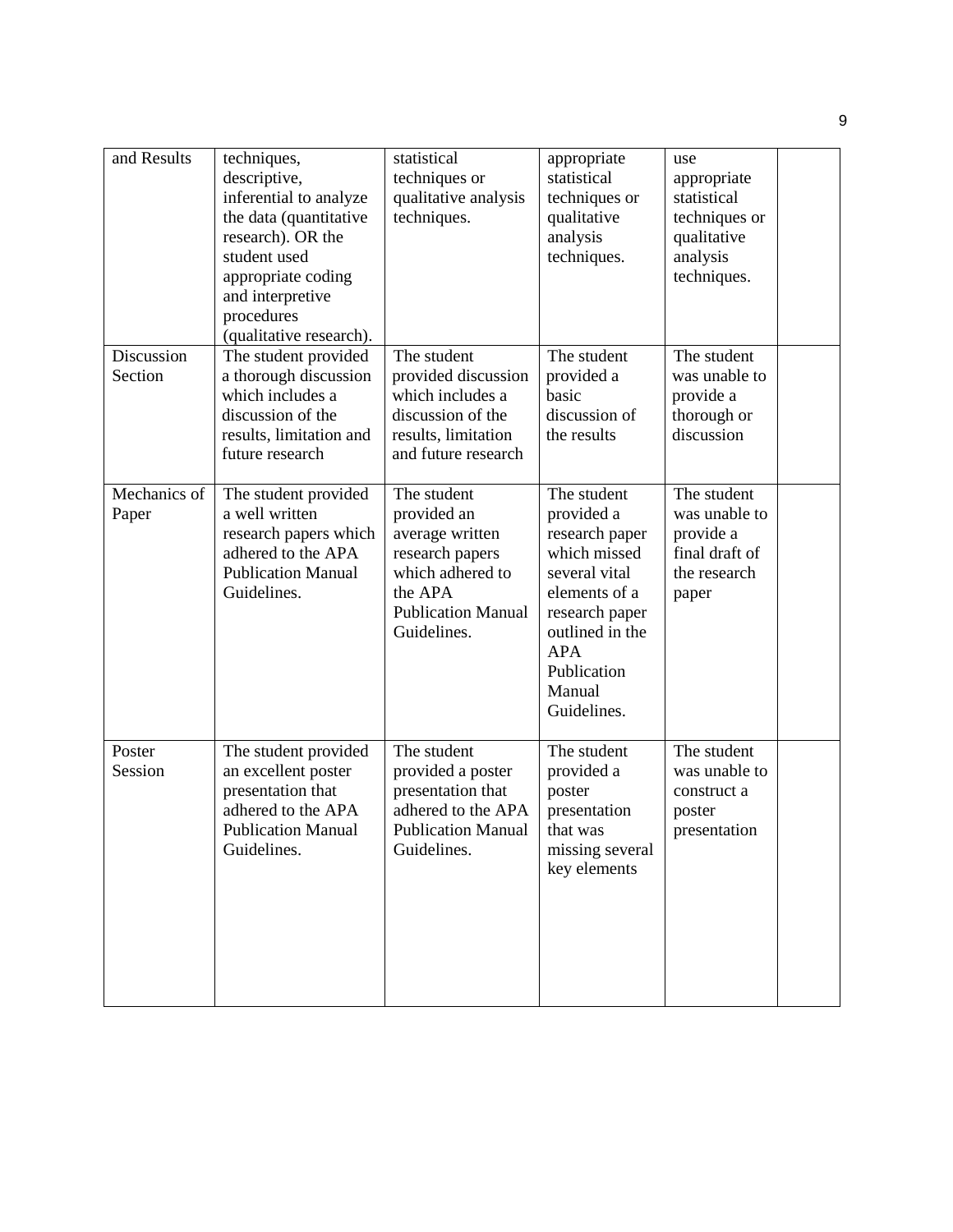#### Reading List

- American Psychological Association. (2009). *Publication manual of the American Psychological Association* (6<sup>th</sup> ed). Washington, DC: Author.
- Barab, S., & Squire, K. (2004). Design-based research: Putting a stake in the ground. *Journal of the Learning Sciences*, *13*(1), 1–14. doi:doi:10.1207/s15327809jls1301\_1
- Barlow, D.H., & Hersen, M. (1984). *Single case experimental designs: Strategies for studying behavior change.* New York: Pergamon.
- Bogdan, R. & Biklen, S. (2007). *Qualitative research for education: An introduction to theory and methods* (5th ed.). Needham Heights, MA: Allyn & Bacon.
- Charman, K. (2000). Grounded theory: Objective and constructivist methods. In N. K. Denzin & Y.S. Lincoln (Eds.), *Handbook of qualitative research* (2nd ed., pp.509-535). Thousand Oaks, CA: Sage.
- Cronbach, L.J., & Meehl, P.E. (1995). Construct validity in psychological tests. *Psychological Bulletin, 52*(4), 281-302.
- Cohen, J. (1994). The earth is round (p < .05). *American Psychologist, 49*, 997-1004.
- Denzin, N. & Lincoln, Y. (2011). The SAGE Handbook of qualitative research ( $4<sup>th</sup>$  ed.). Thousand Oaks, CA: Sage.
- Dewaele, J. (2005). Questionnaires in second language research, construction, administration and processing. *International Journal of Bilingual Education & Bilingualism, 8*(1), 98-99.
- Fitzgerald, S. M., Rumrill, Jr., P. D. (2005). Quantitative alternatives to narrative reviews for understanding existing research literature. *Work: Journal of Prevention, Assessment & Rehabilitation*, 24(3), 317-323.
- Fontana, A., & Frey, J.H. (1998). Interviewing: The art of science. In N.K. Denzin & Y.S. Lincoln (Eds.), *Collecting and Interpreting qualitative research* (pp.47-78). Thousand Oaks, CA: Sage Publications, Inc.
- Fueyo, V., & Koorland, M.A. (1997). Teacher as researcher: A synonym for professionalism. *Journal of Teacher Education, 48*(5), 336-344.
- Girden, E.R. (2001). *Evaluating research articles from start to finish* (2<sup>nd</sup> ed). Thousand Oaks, CA: Sage.
- Green, J.C., Caracelli, V.J., & Graham, W.F. (1989). Toward a conceptual framework for mixedmethod evaluation designs. *Educational Evaluation and Policy Analysis, 11*, 255-274.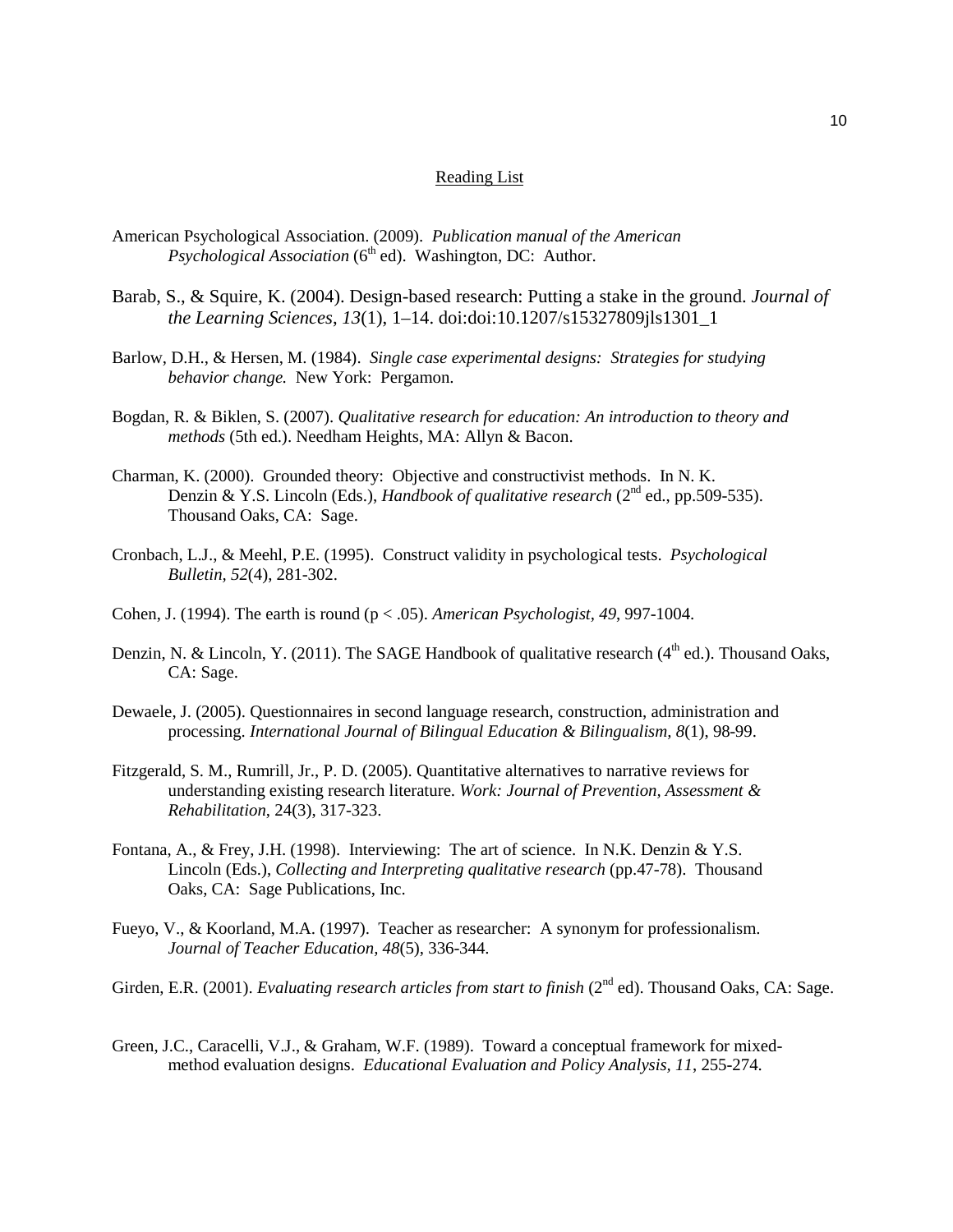Heiman, G.W. (2000). Basic statistics for the behavioral sciences. Boston: Houghton Mifflin.

- Jaeger, R. M. (1997). *Survey research methods in education*. In R. M. Jaeger (Ed.), Complementary methods for research in education (2nd ed., pp. 449-476). Washington, DC: American Educational Research Association.
- Kerlinger, F. N. (1979). *Behavioral research: A conceptual approach.* New York: Holt, Rinehart & Winston.
- Krathwohl, D. R. (1988). *How to prepare a research proposal: Guidelines for funding and Dissertations in the social and behavioral sciences.* Syracuse, NY: Syracuse University Press.
- Levin, J.R., O'Donnell, A.M., & Kratochwill, T.R. (2003). Educational/psychological intervention research. In W.M. Reynolds & G.E. Miller (Eds.), *Handbook of psychology* (pp. 557-581). Hoboken, NJ: Wiley.
- Locke, L.F., Spirduso, W.W., & Silverman, J.J. (1999). *Proposals that work: A guide for planning dissertations and grant proposals* (4<sup>th</sup> ed.). Thousand Oaks, CA: Sage Publications, Inc.
- Maxwell, J. A. (2006). Literature Reviews of, and for, Educational Research: A Commentary on Boote and Beile's "Scholars Before Researchers."
- Maxwell, J. A. (2012). Qualitative research design: An interactive approach ( $4<sup>th</sup>$  ed). Thousand Oaks, CA: Sage Publications.
- Messick, S. (1989). Validity. In R.L. Linn (Ed.), *Educational measurement*. (3<sup>rd</sup> ed., pp.13-103) Washington, DC: American Council on Education and the National Council on Measurement in Education.
- Odom, S. L. Brantlinger, E., Gersten, R. (2005). Research in special education: Scientific methods and evidence-based practices. *Exceptional Children, 71*(2), 137-148.
- Slavin, R.E. (2003). A reader's guide to scientifically based research. *Educational Leadership, 60*(5), 12-16.
- Suri, H., & Clarke, D. (2009). Advancements in Research Synthesis Methods: From a Methodologically Inclusive Perspective. *Review of Educational Research*, *79*(1), 395–430. doi:DOI: 10.3102/0034654308326349
- Walberg, H.J. (1986). Synthesis of research on teaching. In M. Wittrock (Ed.). *Handbook of research on teaching* (3<sup>rd</sup> ed., pp.214-229). New York: Macmillan.
- Wiersma, W. & Jurs, S. G. (2009). *Research methods in education: An introduction* (9<sup>th</sup> *ed.*) Boston: Allyn and Bacon.